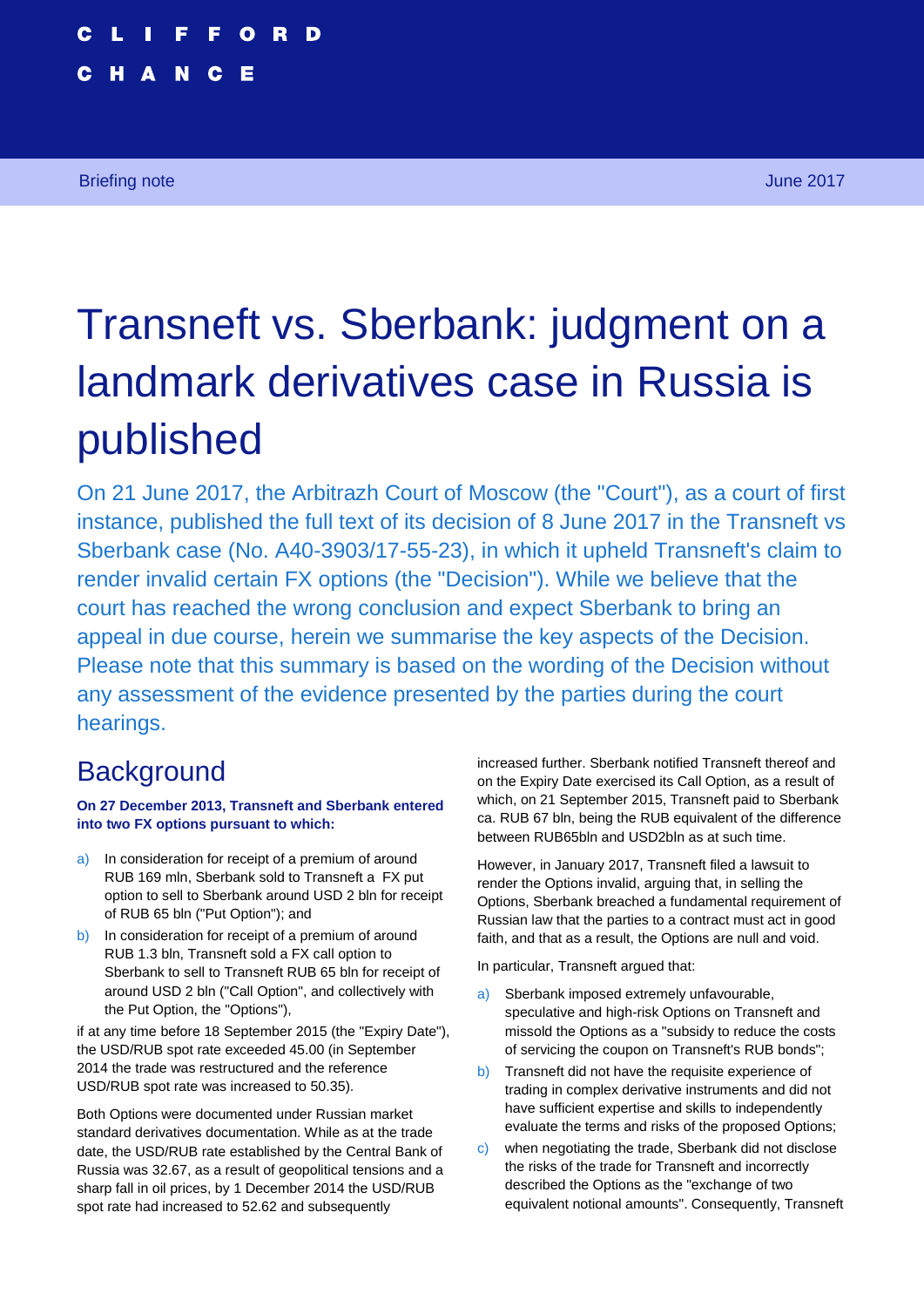argued that as a result of Sberbank acting in bad faith, Transneft did not realise that it assumed significant FX risks in connection with the Options.

Having considered the case, the Court ruled in favour of Transneft.

## Analysis

### **The Court has inferred extreme complexity in a relatively simple FX instrument**

The Court has relatively easily established that the Call Option could have been beneficial for Transneft only in the absence of a sharp depreciation of RUB against USD, and that by entering into the Call Option Transneft assumed the risk of FX fluctuations. However, over the last 25 years, the entire Russian market has been commonly exposed to FX risk, and typically Russian courts tend to dismiss lawsuits where debtors try to challenge their increased liabilities due FX fluctuations (effectively, the Court gave Transneft the protection that has been denied over the last two years to retail customers of Russian banks with foreign-currency denominated mortgages). In addition, Sberbank did refer to FX risks in its presentations to Transneft, but for some reason the Court ignored it and focused more on Sberbank's assessment of the probabilities of different currency movements and effectively imposed liability on Sberbank for having the wrong expectation in this regard. Although the Court did not go so far as to say that Sberbank deliberately gave wrong forecasts to Transneft, it seems to suggest that Sberbank's forecasts should have taken into account a wider range of factors.

### **The Court imposed a "duty of care" on Sberbank and released Transneft from responsibility for its own actions**

The Court took an extremely "paternalistic" approach towards Transneft, a company that (in USD terms) has billions of assets, significant FX and interest rate exposures and a long track-record of trading in derivatives (in particular, with Sberbank for hedging purposes, which Transneft admitted in court). The court effectively released Transneft from responsibility for its own actions, including the responsibility to read and understand the contracts it signs. Instead, the Court imposed a "fiduciary" duty on Sberbank. In particular, the Court stated that, prior to entering into the disputed Options, Transneft and Sberbank entered into 31 derivative transactions representing different combinations of put and call FX options and Sberbank gave advice to Transneft in respect of all those transactions. Accordingly, the Court accepted Transneft's argument that, as a result of these "long term fiduciary relationships, Transneft viewed Sberbank more as its trusted advisor, rather than an independent counterparty to a contract". Accordingly, the Court stated that Transneft did not have any reason to doubt the information provided by Sberbank prior to entering into the disputed Options. The Court was also sympathetic to Transneft's arguments that Russian market standard documentation is inherently complex and difficult to understand for a non-professional and that none of the marketing materials provided by Sberbank, or any correspondence between Transneft and Sberbank, contained references to specific clauses of the market standard documentation that would apply to these Options, which further complicated the understanding of the Options for Transneft.

Moreover, the Court referred to the standards of care established for local brokerage business by Russian industry bodies as a standard that Sberbank was supposed to follow. Thus, the Court has effectively blurred the lines between the transactions entered into between banks and corporates on a principal-to-principal basis and transactions where banks act as brokers or fiduciaries for their corporate clients.

#### **The Court has put greater emphasis on product presentations rather than legal documents**

In assessing whether Sberbank acted in good faith or not, the Court went to great length to examine the pre-trade conduct of the parties and four presentations on the trade prepared by Sberbank for Transneft from January to December 2013, and found them misleading and inconsistent. In particular, the court concluded that the Call Option was marketed to Transneft as a suitable instrument to "reduce the cost of servicing Transneft's Rouble bonds coupon", which persuaded Transneft that in consideration for assuming a very remote risk of a sharp decline of RUB against USD, Transneft would receive a significant premium for the Call Option which could be applied towards servicing the coupon. However, the Court concluded that (i) Sberbank misstated the probability of Rouble depreciation and the associated risks for Transneft, (ii) the Call Option had no direct correlation with servicing the RUB bonds, (iii) Sberbank failed to explain to the court its own rationale for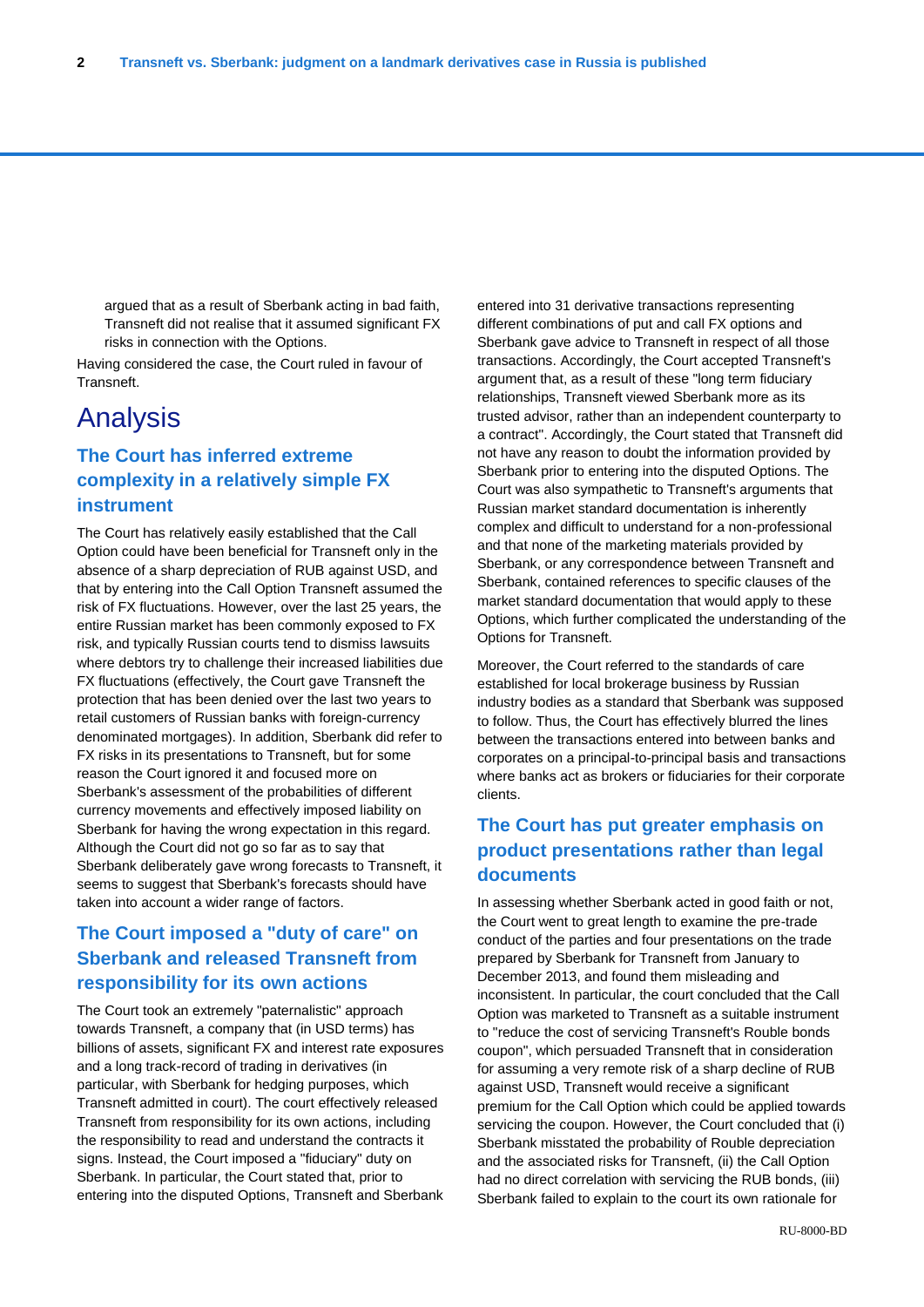entering into the Put Option and Call Option with Transneft; and (iv) as a result of exercising the Call Option, Sberbank received "excessive profits". The Court also stated that the actual "declaration of risks" was provided by Sberbank to Transneft too late (eight days before the actual trade date).

#### **The statute of limitations**

One of the issues that was raised in the Decision was whether a breach of the duty to act in good faith renders a transaction void or voidable, as this was relevant for determining whether the statute of limitations has lapsed. The Court has expressed a view that such transactions are void. As a consequence, the Court has applied the three year statute of limitations (instead of one year, that would have been applicable had the Court ruled such transaction voidable).

# Summary & Conclusions

The Decision follows on from the 2016 precedent of Platinum Real Estate vs Bank of Moscow (case No. А40- 168599/2015). In that case as well as this, relatively simple FX derivatives were voided on the basis that the banks had acted in bad faith vis-a-vis unregulated corporate counterparties. Although the determination of whether a person acted in bad faith is highly dependent on the facts and circumstances of each particular case, there seems to be a worrying pattern that, when confronted with derivative transactions, Russian state courts tend to assume they are inherently complex and feel the urge to grant to a corporate entity legal protections exceeding even those that may be available to retail consumers. At the same time, the Decision suggests that banks' communications with their clients both prior to, and also in the course of, a trade will be subject to a high level of scrutiny. In light of such a "hostile" approach from the Russian courts, banks may need to more carefully approach their communications with clients, and to consider more suitable dispute resolution venues.

# Authors



**Alexander Anichkin** Partner

@cliffordchance.com T: +7 495 258 5089 E: alexander.anichkin



**Timur Aitkulov** Partner

T: +7 495 725 6415 E: timur.aitkulov @cliffordchance.com



**Olga Zakharova** Senior Associate

T: +7 495 258 5094 E: olga.zakharova @cliffordchance.com